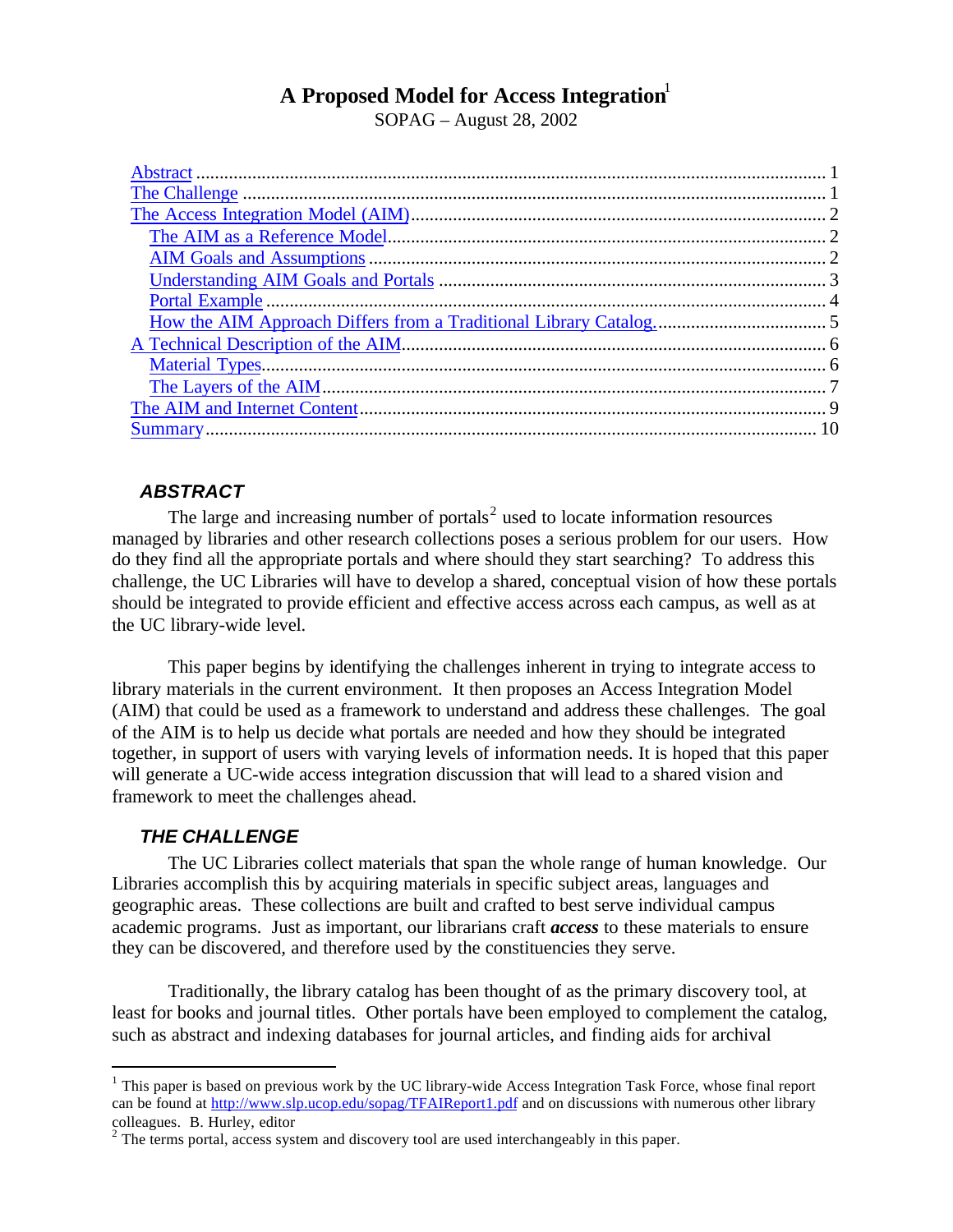collections. More recently, technology has allowed libraries to provide additional portals for: governmental numeric datasets (Counting California); electronic pre-print (E-Scholarship); GIS enriched data (ECAI); digital finding aids (OAC); electronic journal titles (CDL Directory); electronic reference materials (CDL Reference Shelf); Internet resources (e.g., INFOMINE, Sage); visual resources; etc.

Discovery tools can be categorized by their importance in broad subject areas. For example: the sciences have tools that provide access to journal articles; the humanities have tools that provide access to books, etc. However, this generalization is by no means absolute. While science librarians may see periodical indexes as their most important discovery tools, they still need to provide access to books through the traditional library catalog.

*The large and increasing number of portals, and their varying levels of importance to different academic disciplines pose a serious problem for library users – where do they start?* At one extreme, libraries are addressing these problems by creating customized, subject-based websites designed to help users in a particular topic area find the discovery tools that best fit their needs. At the other extreme, libraries are exploring the "scholars portal" approach, which would provide access to a large range of materials via a single portal (i.e. like a Google search engine for academic materials).

The UC Libraries do not yet have a shared conceptual vision of how our many portals should be integrated to provide efficient and effective access for our end-users. Therefore, it is difficult for our libraries to create integrated solutions that work across each campus, as well as at the UC library-wide level. The following sections of this paper describe an Access Integration Model that proposes a framework to address the issues listed above.

# *THE ACCESS INTEGRATION MODEL (AIM)*

### **The AIM as a Reference Model**

The AIM is a *reference model* for access integration. Its purpose is to stimulate a discussion on what types of access systems we need and how they should be integrated. Here the term "reference" has nothing to do with traditional library reference services. In the literature, reference models are used to describe the functional and metadata requirements of a system, *without* saying how the system should be implemented. Reference models are helpful in that they focus discussion on what a system should do and what metadata is needed to support that functionality.

Using a reference model also allows us to defer implementation decisions that could complicate a discussion on functionality, such as what technology should be used, and how our existing systems (Melvyl, SearchLight, etc.) fit into the picture. If some version of the AIM reference model is adopted, the question then becomes, "how do we modify our existing systems, and/or develop new ones, that together create a AIM-compliant implementation?"

### **AIM Goals and Assumptions**

The AIM is based on an assumption that it is not possible to build a single access system that "does everything for everybody." Current practice bears this out, as we see many systems being developed to meet different needs. In the case of UC Libraries, we have Melvyl, the CDL Directory, Searchlight, the OAC, campus catalogs and databases, as well as many other websites to access e-journals, abstract & indexing databases, government information, etc.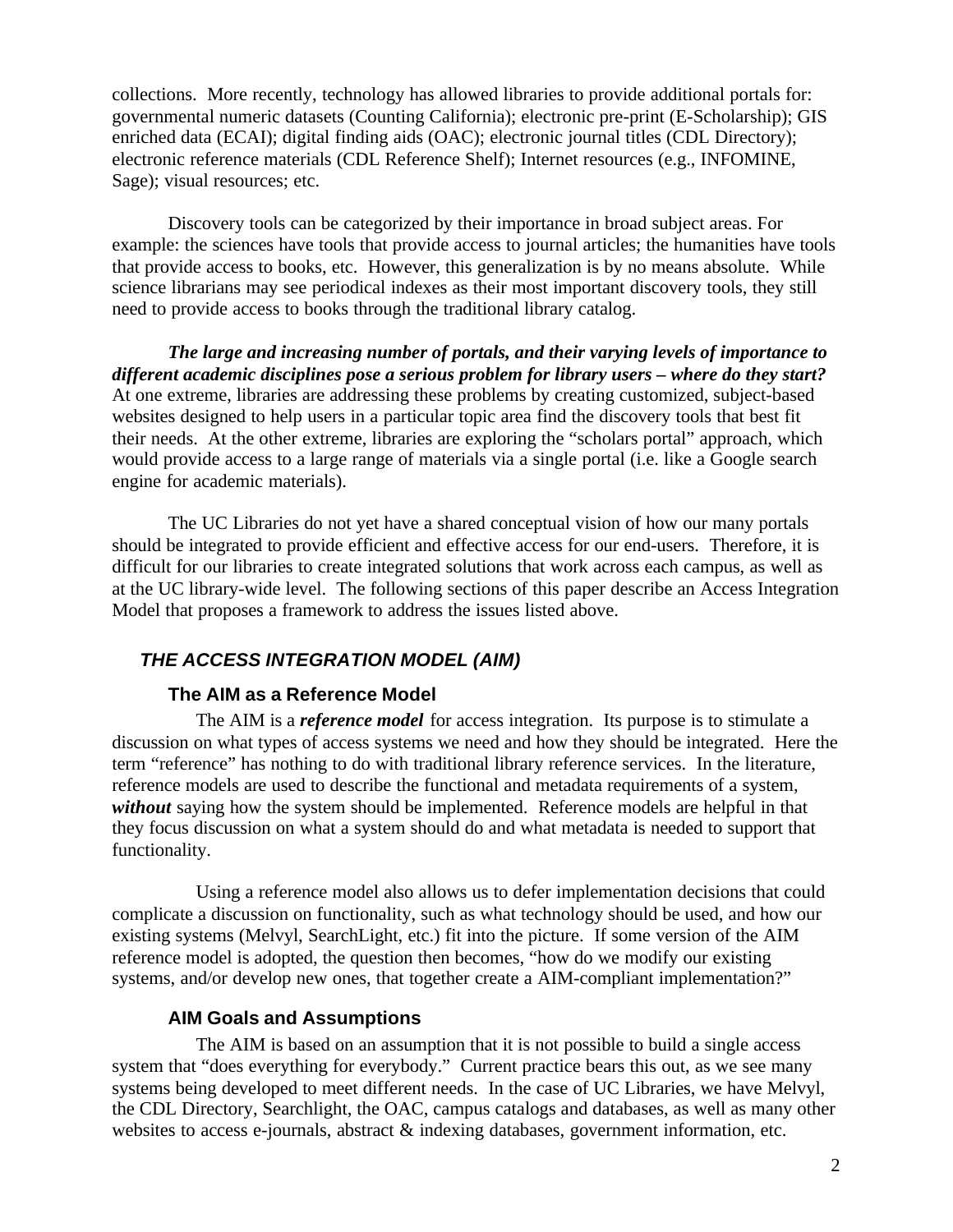### *Instead of a single system, the AIM proposes a network of cooperating access systems, each with its own goals, tasks and responsibilities.*

The model also recognizes that people work at different levels of sophistication, based on their current "information needs." Keyword searching to find a few good books on dinosaurs may fill a relatively simple need. More complex needs may require special access systems that allow for sophisticated searching in highly area-specific metadata indexes. For example, a researcher might need to use a paleontology database to find specimens of a femur bone belonging to a certain kingdom, phylum, class, order, family, genus and species of dinosaur.

The goal of the AIM is to create a framework to help us decide which access systems are needed and how they should be integrated together, in support of users with varying levels of information needs. At the highest level, the access and integration goals are supported by three types of portals, which are the:

- *Global Access Portal*, which provides a "scholar's portal" or "Google-like" service that uses keyword searching and reports backs search results grouped by material type (e.g., 1,200 books, 35 maps, 120 images, 12 numeric datasets).
- *Subject Portal* that is a version of the Global Access Portal, which reports back search results grouped by material type in predefined subject area.
- *Material Type Portal*, which provides more sophisticated search and display services for their specific materials type, than can the other two portals.

Put simply, there are two tasks that must be addressed in designing a service based on the AIM. *Material Types* that are meaningful to our users (e.g., book, images, maps, fossils) must be assigned to our content, as they will be used to group search results. We must also identify the different portals needed to support discovery and display services for these material types. That is, we need to decide in advance what Material Type Portals we require (e.g., books, maps, EADs, GIS) and when they should provide information to the Global Access and Subject Portals.

At this point, working with the AIM may seem like an academic exercise. However, designing an AIM compliant system would take into account current realities. For example, our current metadata has material types that we can use as a starting point. There are also existing access systems created by many different communities, which can be used as Material Type Portals.

# **Understanding AIM Goals and Portals**

The *Global Access Portal* is designed to provide services that mimic the best features of Internet search engines, such as Google. The general idea is that a keyword search will return a list of responses that can be used to drill-down to more detailed levels of granularity.

Internet Search Engines respond with a single category of results – web pages. However, the Global Access Portal needs to present many categories of materials. Therefore, its first level of response will be grouped by material type (e.g., 1,000 books; 4 maps, 110 visual materials). The reasons for this approach are: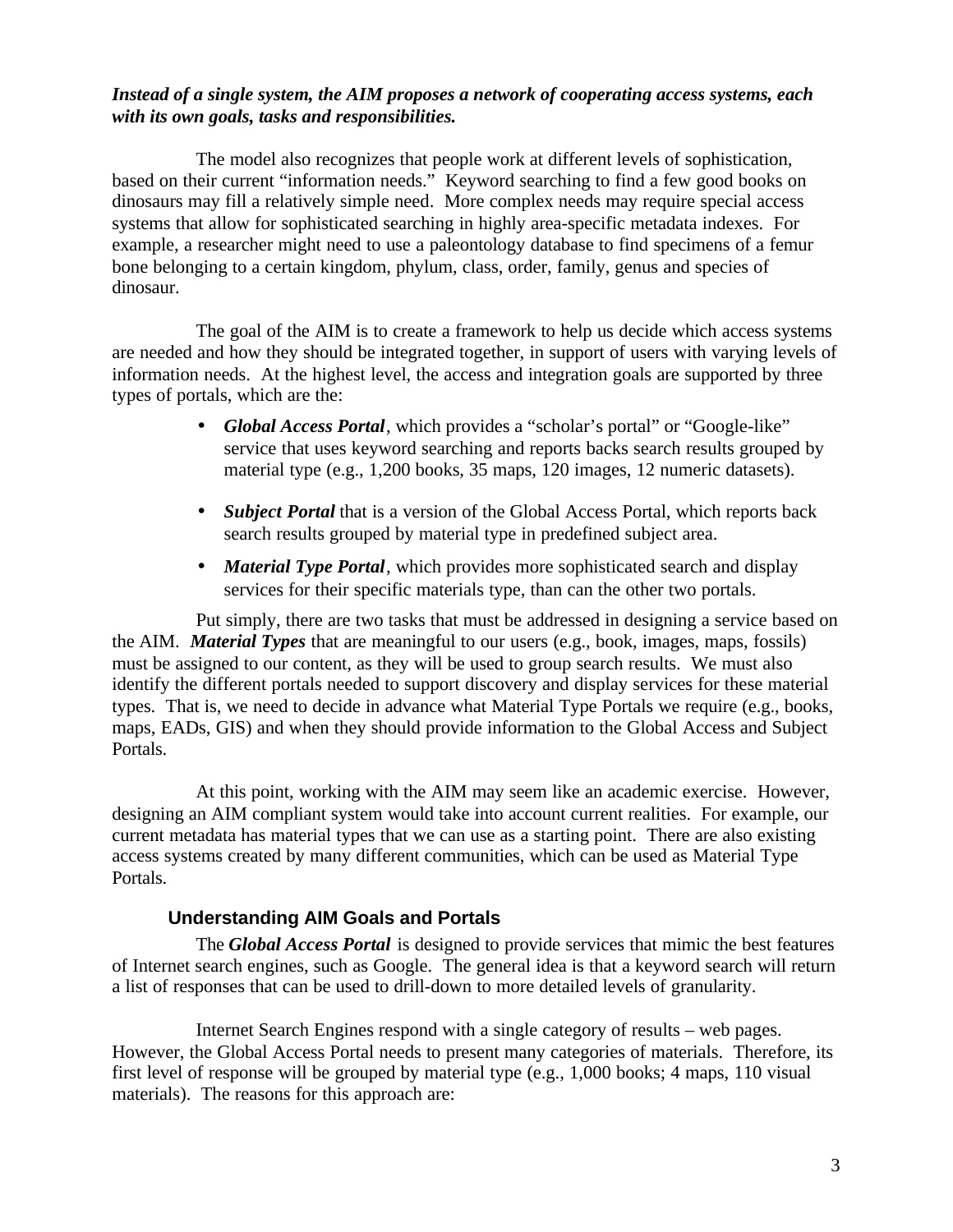- It will prevent categories with a smaller number of responses (e.g., the 4 maps) from getting lost in the overall search result set.
- Many fields that can be used to define "material type" already exist in our metadata (e.g., MARC Format and Dublin Core Type elements; data file types, such as TIFF and .WAV). Using existing metadata, when possible, to define material types means that we do not have to bear the cost of creating new metadata.
- Carefully defining material types will minimize the problem of having the same object appear in multiple search result groupings, which may be confusing to a user. Carefully predefining types, such as books and maps, would help to ensure that objects are classified under a single material type.
- Finally, and most importantly, grouping search results by material type is an approach that our users will understand.

The Global Access Portal may be too general a tool for users with complex information needs. Therefore, the *Material Type Portals* will have more sophisticated user interfaces and use search indexes designed for specific categories of materials. For example, a visual materials portal may have a graphic-based user interface that displays image thumbnails in response to a search. Or, a structured-text portal (e.g., texts encoded with TEI) would have a textual interface. Note that the more general global access and subject portals will not be able to display all materials types, but could call a Material Type Portal to provide this functionality. For example, clicking on a search response in the Global Access or Subject Portal for a GIS map could launch a Material Type Portal that specialized in the display, navigation and manipulation of GIS maps.

The *Subject Portal* will integrate best with web-based services crafted by librarians to serve their constituencies. The challenge here is to ensure that the correct level of subject classification metadata exists. In most cases one would expect the subject classifications to be fairly general (e.g. engineering, music, etc.). However, the model allows for detailed subject categories. The cost of creating the detailed subject metadata may be a limiting factor. It also should be noted that an item with a specific material type could have multiple subjects, and therefore, be included in different Subject Portals.

### **Portal Example**

The following wire-diagrams are provided to help understand the portals. The material types used in these examples are illustrative only. Let's start with a user entering a search on "Napa Valley."

# **GLOBAL ACCESS PORTAL Your search for "Napa Valley" found 138 Items** 72 Books 30 Websites 21 Maps 5 Journal Titles 8 Manuscripts 1 Image 1 Video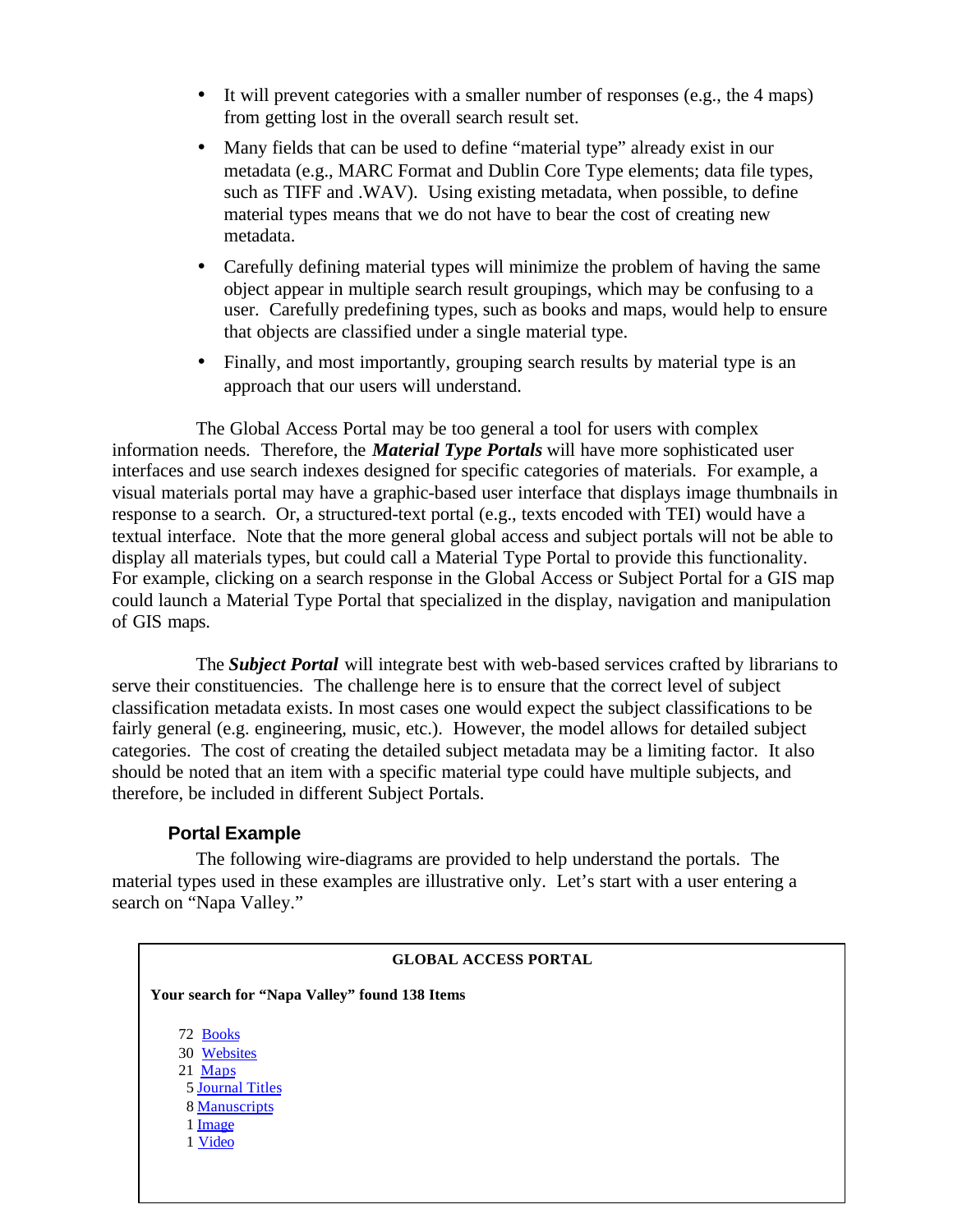The user clicks on the "Maps" link and gets....

| <b>GLOBAL ACCESS PORTAL</b>                                                                                                                                                                                                                                                                                        |
|--------------------------------------------------------------------------------------------------------------------------------------------------------------------------------------------------------------------------------------------------------------------------------------------------------------------|
| Your search for "Napa Valley" found 21 Maps                                                                                                                                                                                                                                                                        |
| 1. Napa, American Canyon and vicinity / Cartographic Department,<br>California Automobile Association.<2000><br>Author: California State Automobile Association. Cartographic Dept.<br>Published: San Francisco: California State Automobile Association, c2000.<br>Holdings: Earth Sci G4364.N2 2000; .C3; Case B |
| 2. Napa, American Canyon and vicinity / Cartographic Department,<br>California Automobile Association.<1999><br>Author: California State Automobile Association. Cartographic Dept.<br>Published: San Francisco: California State Automobile Association, c1999.<br>Holdings: Earth Sci G4364.N2 1999; .C3; Case B |
| 3. Cycler's road map of part of the Sacramento Valley and Vicinity<br>[including Colusa, Yolo, Napa, Butte, Yuba, Sutter, Solano and Sacramento counties,<br>[Geo. W. Blum]< $1896>$<br>Author: Blum, George W.<br>Published: [San Francisco : The Author, 1896, c1895]                                            |
|                                                                                                                                                                                                                                                                                                                    |

 Finally, the user clicks on the link in #3 and a Material Type Portal is called to display the image (try it, the link should work). In this case, the Material Type Portal is Insight, from Luna Imaging, Inc.

# **How the AIM Approach Differs from a Traditional Library Catalog.**

An AIM compliant system is conceptually very different from a traditional library catalog. The library catalog is a megalithic access system that provides discovery and display services to traditional library material types (e.g., books, journal titles, maps, etc.).

An AIM based implementation is a network of access systems working together to provide various integrated "views" of materials, at different levels of sophistication. Material Type Portals offer sophisticated discovery, display and data manipulation services, based on the material type they are supporting. The Global Access and Subject Portals provide broad, general services and draw the metadata needed to support these from metadata catalogs provided by other systems.

The AIM is also better suited to work with non-library materials, which may have their own Material Type Portal, but still can provide appropriate metadata to the Global Access and Subject Portals to support keyword searching. For example, adding support for fossil metadata (e.g., kingdom, phylum, class, order, family, genus and species) to a traditional library catalog would be a major undertaking. In fact, this approach will not scale when one looks at all the different type of metadata schemes in use. In the AIM, the Material Type Portal would provide sophisticated access services. Broad access for users with simpler information needs would be offered through the General Access and Subject Portals.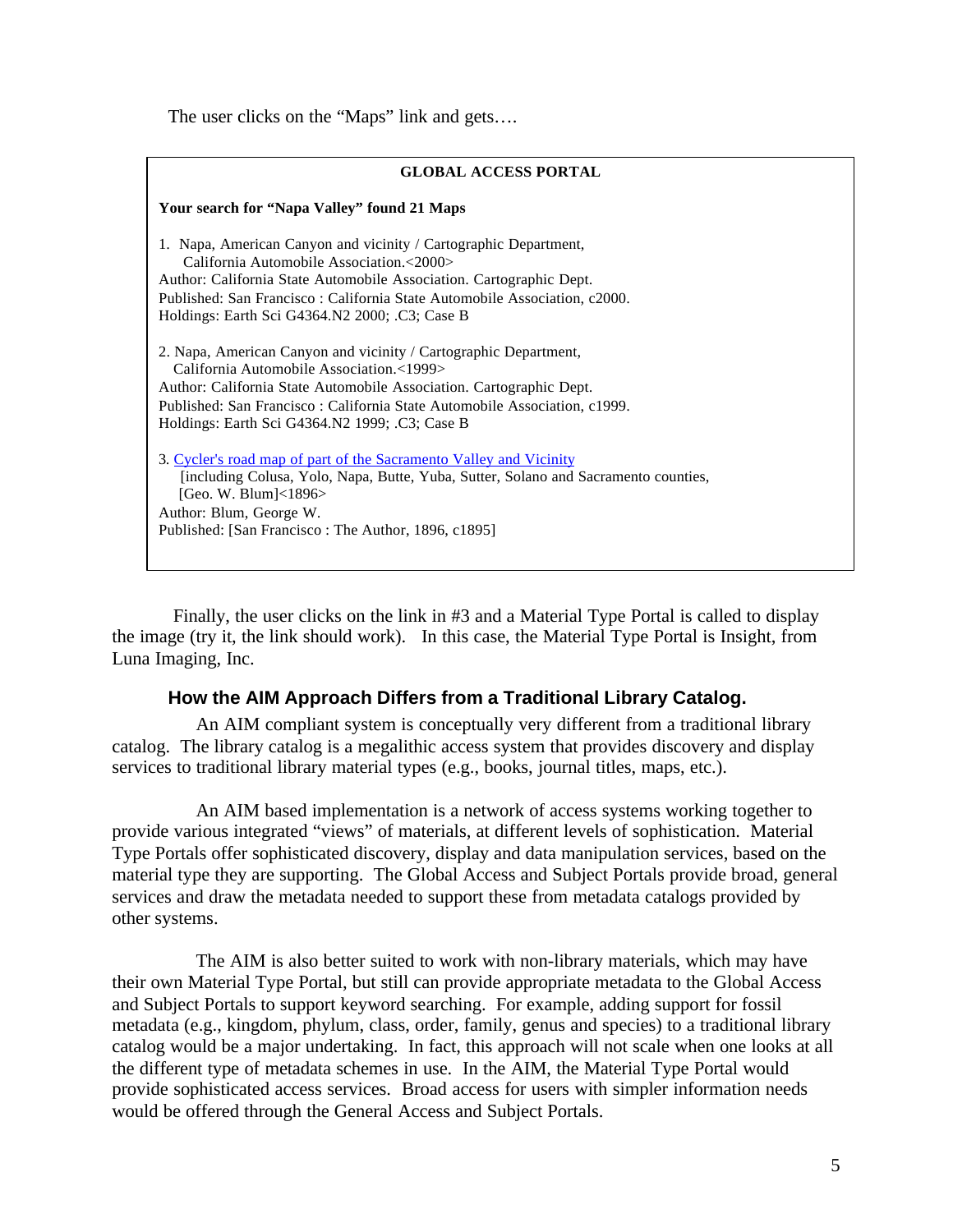# *A TECHNICAL DESCRIPTION OF THE AIM*

This section describes the AIM from a technical perspective, which is important for system developers or anyone else who wants to understand the model in more detail. This section can be skipped if one is not interested in the technical detail.

Figure 1 provides an overview of the AIM. From the bottom up, we see the:

- 1) *Data Content Layer*, which contains objects with predefined material types (MTx) held in a digital library repository, or on the Internet;
- 2) *Material Type Aggregation Layer* that has Metadata catalogs (MCx) created to aggregate metadata for a specific material type;
- 3) *Material Type Integration Layer* that integrates separate metadata catalogs from the layer below; and
- 4) *The Access Integration Layer* that contains the portals.

# **Access Integration Model**



**Figure 1**

# **Material Types**

The AIM does not name the material types to be used to build metadata catalogs. However, they must be pre-defined by an organization that is implementing an AIM compliant system. Figure 2 is an illustrative example of one way in which material types could be assigned.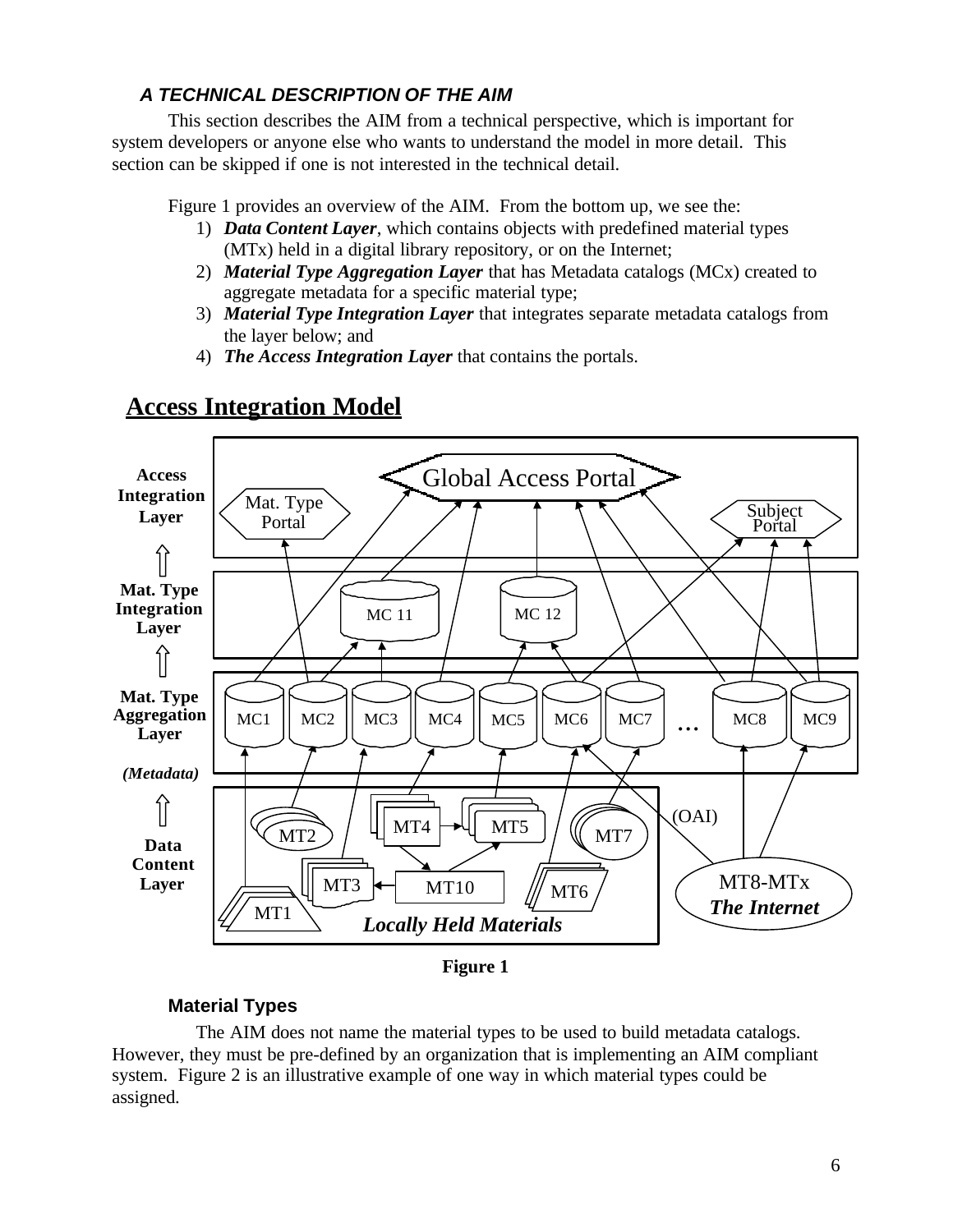It should be noted that material type does not necessarily have a direct relationship to the MARC format type (e.g., monograph, serial, map, etc.), file format (e.g., TIFF, PDF, etc.), or any other existing format definitions. However, using existing format metadata defrays the cost of adding new material type designations to existing metadata.

It is also important to understand that material type is assigned to describe the nature of the item (e.g., book, map), not the metadata scheme used in its description. That is, one would probably not assign material types of MARC, Dublin Core, VRA, etc.



# **Illustrative Material Types in the Access Integration Model**

**Figure 2**

# **The Layers of the AIM**

The Access Integration Reference Model contains four layers. From the bottom-up they are:

# *The Data Content Layer*

This layer holds or points to content, as well as the metadata that describes the content. Content can be held in digital library repositories or on the Internet. Note that physical content (e.g., printed books) can be represented in a digital library repository through its metadata.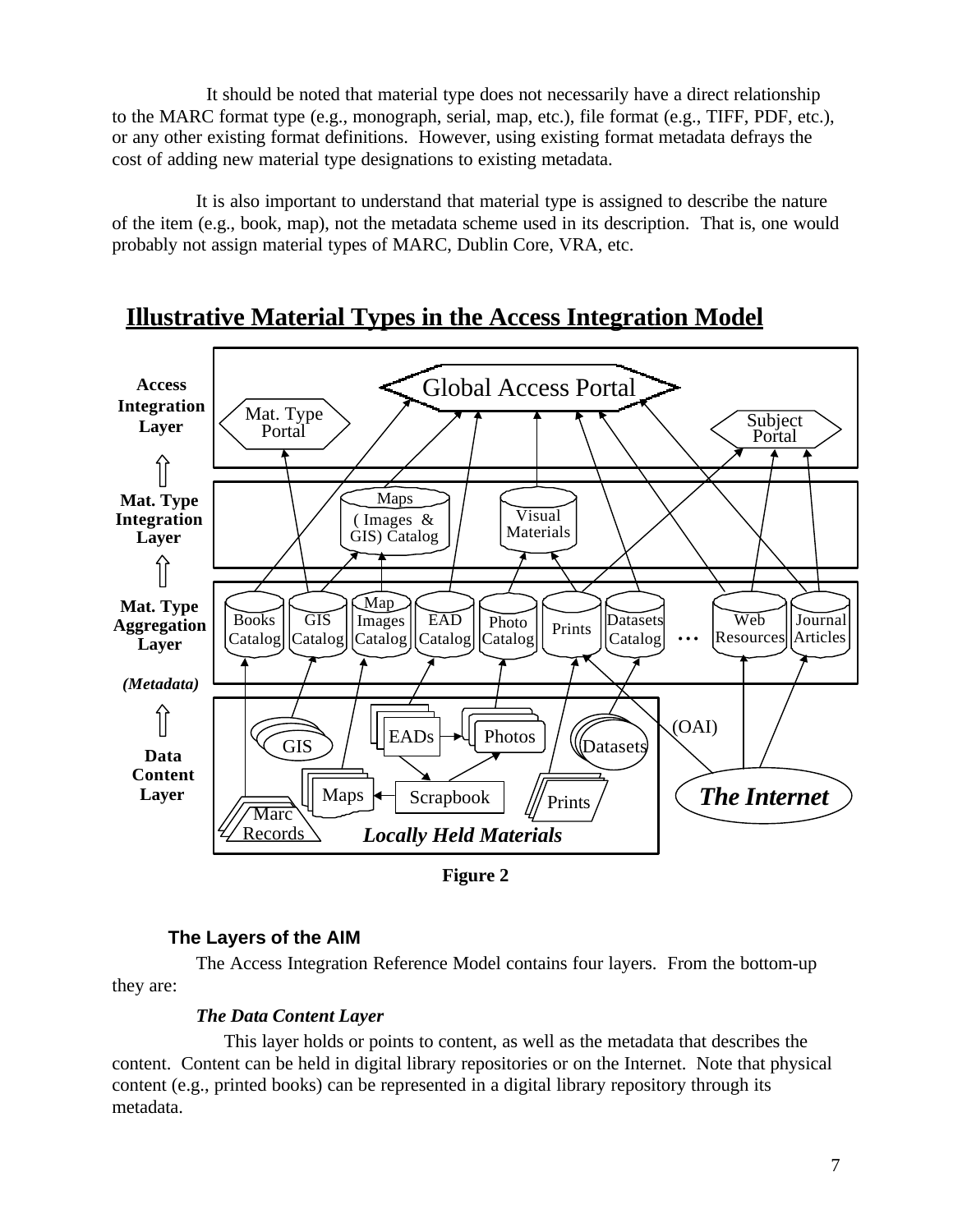### *The Material Type Aggregation Layer*

Here one finds a separate *metadata catalog* for each material type. The function these catalogs are to provide the metadata necessary to support searching for a specific material type in the Global Access, Subject and Material Type Portals.

As mentioned earlier, material types are not related to metadata schemes (e.g., MARC, Dublin Core, VRA, etc.). Under the AIM, one would probably not choose to build a metadata catalog of "all MARC records." Instead, MARC records would be spread over the metadata catalogs, as appropriate. For example, the MARC records representing photographs would go into the "photograph metadata catalog" along with entries for other metadata schemes (e.g., Dublin Core, VRA) that represent photographs.

As the AIM is a reference model, the concept of a metadata catalog is actually a virtual construct, rather that an implementation guideline. While the AIM does not specify how metadata catalog services should be implemented, it may be useful to provide examples to help clarify the distinction between the concept and multiple implementation options. A metadata catalog could be implemented as:

- *A Collection of Metadata Records* that the Global Access and Subject Portals can use to build their own keyword search indices.
- *A Simple Access System*, which can report keyword search results and the location of digital objects (e.g., URL, URN) back to the Global Access and Subject Portals in response to a broadcast search. For simple objects like single images, the portals can use the location to display the object in the browser, upon request. This type of simple access system would not be a Material Type Portal and therefore, would not be directly available to endusers.
- *A Material Type Portal* that can report search results back to the Global Access and Subject Portals, as well as provide more sophisticated search services directly to end users. The Global Access and Subject Portals may also call the Material Type Portal to display complex digital objects. For example, GIS files, numeric datasets, objects made of multiple parts (e.g. a multi-page digitized scrapbook with envelopes pasted on the pages, some of which hold letters, audio CDs, etc.)
- *Variations on the Above*. Note that within a single AIM compliant system, metadata catalogs can be implemented in a variety of ways.

### *The Material Type Integration Layer*

This layer allows for the integration of separate metadata catalogs into a new "multi-material type" metadata catalog, or *multi-material catalog* for short. Multi-material catalog search results are presented as one grouping in a Global Access Portal result set. In principle, multi-material catalogs do not have to be built from metadata catalogs found at the level below. If there is no special use for separate metadata catalogs, such as a Material Type Portal, the multi-material catalog can be built directly from the data content layer.

An example may help illustrate the use of multi-material catalogs found at the Material Type Integration Layer. As illustrated in Figure 2, we could have two material types called GIS and Map Images. The GIS files have a Material Type Portal that is used for sophisticated searching and rendering (i.e., displaying the GIS files on screen, as a "map"). The Map Images are JPEG files represented in a separate Map Images Metadata Catalog. Under this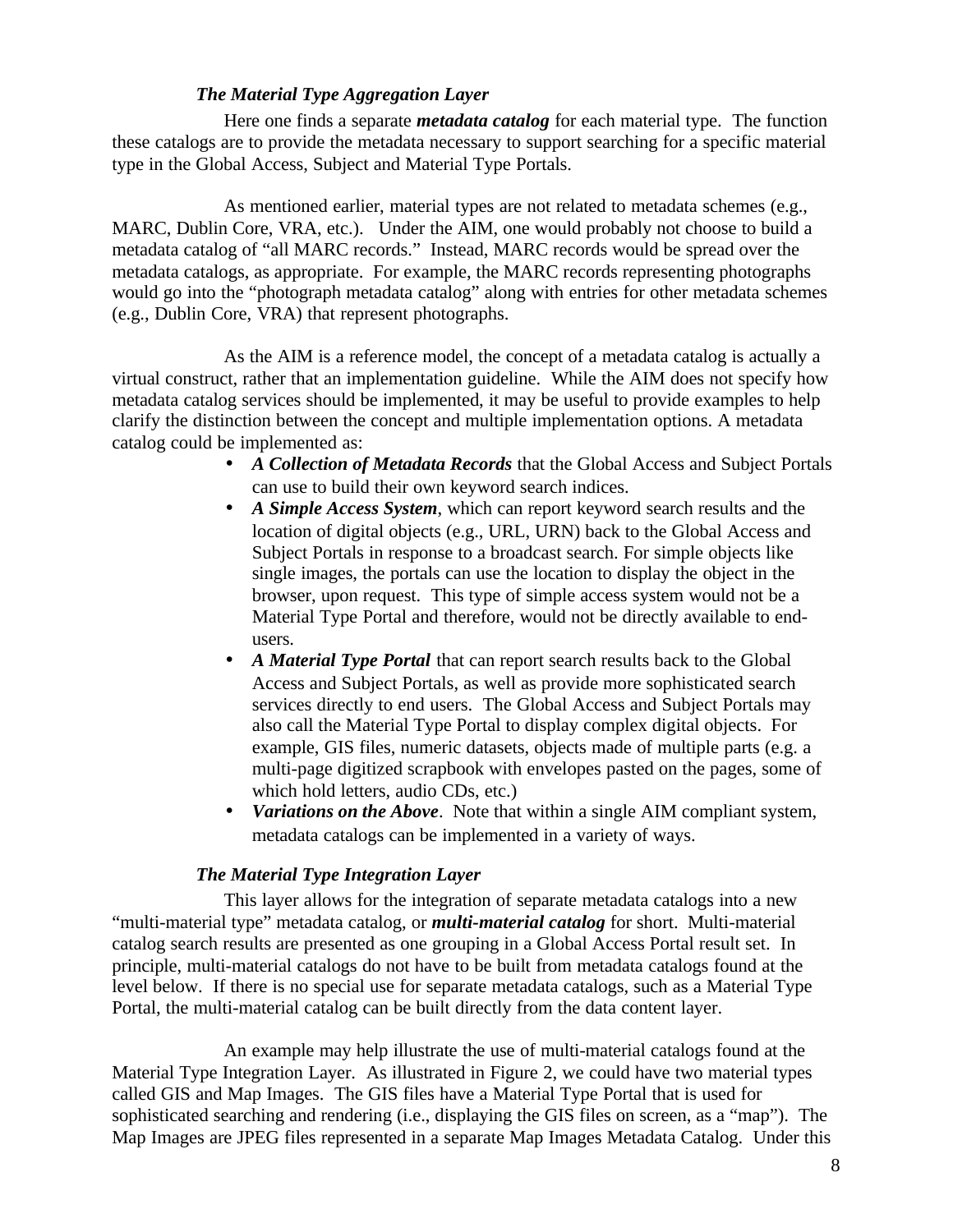arrangement, the GIS and map images search results would be reported up to the Global Access Portal, as *two* different categories. By creating a "Maps" multi-material catalog, the Global Access Portal reports only the one category of Maps, in which the search results for GIS files and map images are interfiled. If a user clicked on a GIS file search result, the Global Access Portal would have the GIS Material Type Portal to render the map. Clicking on a map image would result in the Global Access Portal displaying the single map image in the browser.

### *The Access Integration Layer*

As explained earlier, this layer provides three types of access portals. The first is a *Material Type Portal* that is specifically designed to provide direct access to one of the underlying metadata catalogs. The second portal type is the *Subject Portal* that integrates access across selected metadata catalogs for a given subject. Note that this is only possible if the participating metadata catalogs also hold appropriate subject classification metadata. Finally there is the *Global Access Portal* that can be thought of as a "Scholars Portal" or "academic Google" service that integrates access across all metadata catalogs (e.g., books, maps, visual materials).

### *THE AIM AND INTERNET CONTENT*

 $\overline{a}$ 

Integrating Internet content into the Global Access and Subject Portals poses a most serious challenge for libraries, as we have no control over the metadata behind the websites. The following discussion proposes some methods for integrating this content and actions we may pursue under the AIM framework.

In general, Web based resources would be entered into a Web Resources Metadata Catalog<sup>3</sup>. Web based materials that matched a predefined material type (e.g., photos) would be most likely be added to the appropriate material type metadata catalog, as opposed to a Web Resources Catalog. In many cases the entries for the Web resources will have to be manually entered in to its metadata catalog, as libraries have no access to the existing metadata. However, the Open Archives Initiative<sup>4</sup> (OAI) holds out promise that at least some of this metadata can be automatically harvested by program.

Journal article integration is a special case that may represent the biggest challenge for libraries. Currently, many publishers and periodical indexing organizations create the article citation metadata used for searching. Therefore, this metadata is spread out all over the Internet on many different websites (i.e., metadata catalogs). Since libraries do not have control over this metadata, they cannot aggregate it in ways that serve their users. For example, by having a single Global Access Portal search that reports all appropriate journal articles, regardless of the journal in which it was published. Therefore, our portals will most likely be designed to treat journal articles as a special case – perhaps by routing the user to the most likely e-journal website.

However, adopting the AIM would give direction to UC librarians in future negotiations with e-journal publishers, regarding services needed to support the AIM. Libraries could be pressing publishers to provide the "metadata catalog" service that would integrate journal articles

<sup>&</sup>lt;sup>3</sup> If you skipped the technical section, a *metadata catalog* provides the metadata necessary to support searching in three portals for a specific material type.

<sup>&</sup>lt;sup>4</sup> The Open Archive Initiative (OAI) protocols allows participating organizations to post and/or harvest descriptive metadata from each other via the Internet. For more information, see: http://www.openarchives.org/